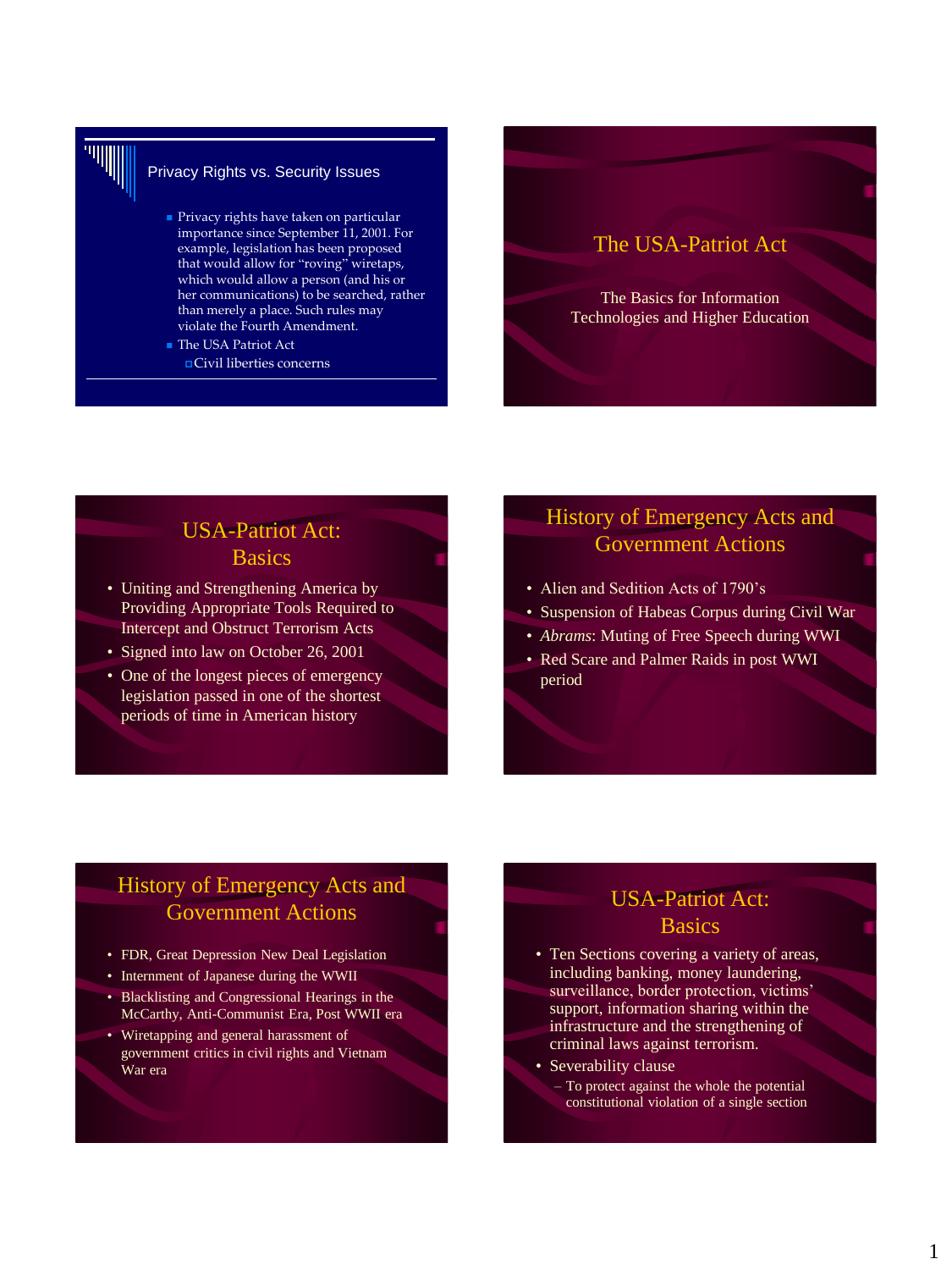## Definition of Terrorism

- Act divides definition into two parts
	- Foreign
	- Domestic
- For the purposes of our discussion, the definition for domestic terrorism is the more helpful to keep in mind.

## Definition of Terrorism

#### • Domestic

"the term `domestic terrorism' means activities...[that ] involve acts dangerous to human life that are a violation of the criminal laws of the United States or of any State; appear to be intended (i) to intimidate or coerce a civilian population; (ii) to influence the policy of a government by intimidation or coercion; or (iii) to affect the conduct of a government by mass destruction, assassination, or kidnapping; and occur primarily within the territorial jurisdiction of the United States.

## Enhanced Surveillance **Procedures**

- Sharing of Information
- Law enforcement with federal agencies
- Obtaining Records
- FERPA (507 of Title V)
- FISA
- ECPA
- Rewording to Include Electronic Communications – "routing," "network addresses," "signaling"

## Enhanced Surveillance **Procedures**

- Computer Trespass
- Deputizing owners and operators of IT
- New Access
	- "Rubber Stamp" and National Service for Subpoenas
- Compensations
	- FBI compensate ISP
	- Civil actions for computer abuse over \$5,000 (814 of Title VIII).

## Patriot Act Amends Existing Legislation

- FERPA
	- Family Education Records and Privacy Act 1974
- FISA
	- Foreign Intelligence Surveillance Act 1978
- ECPA
	- Electronic Communications Privacy Act 1986

## Electronic Communications Privacy Act of 1986

- What is it?
- Wiretapping Act for the Internet • What is the "Wiretapping Act?"
- *Olmstead* 1928
	- *Katz* 1967
		-
	- Omnibus Crime Control and Safe Streets Act of 1968 is the actual "Wiretapping Act"
- ECPA brings those same legal protections of telephonic communications to electronic environment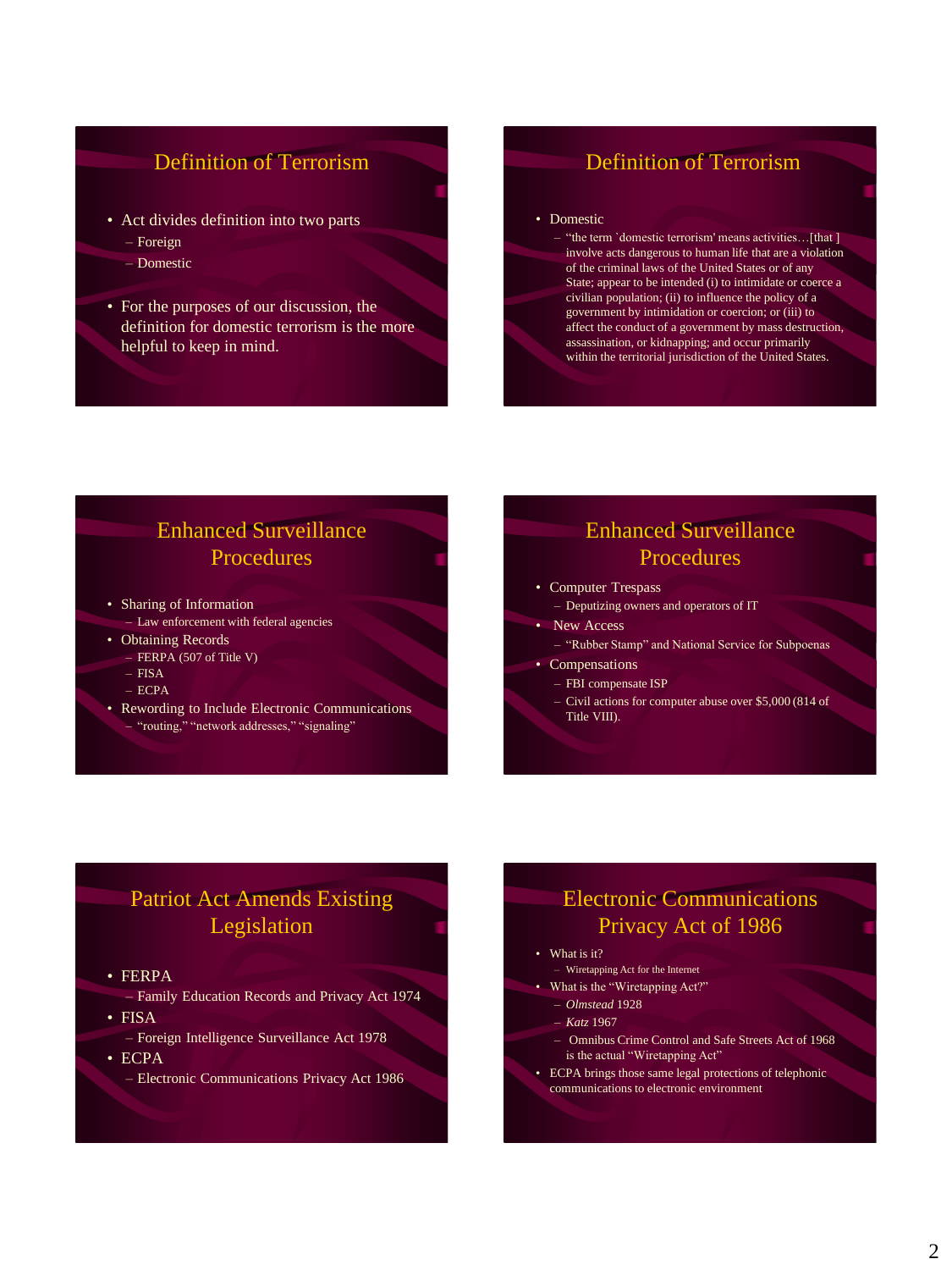## ECPA: What Does It Protect?

- Ideally the privacy of communications in electronic media
- Pre-Patriot Act list of exceptions
	- Usual course of business
		- But not disclosure to third parties
		- Wireless: distinction between listening and disclosing
	- Authorized law enforcement
		- Court or Administrative Order
		- Search Warrant or Subpoena • Executive Order 12333 Letter

## ECPA: To Whom Does It Apply?

#### • Statutory Language:

- "…providers of Internet *service to the public"*
- Does it apply to colleges and universities?
	- No case law on point
	- *Anderson Consulting:* EPCA does not apply
	- Digital Millennium Copyright Act as potential "safe harbor" model of distinction between students and staff/faculty?
	- Areas where there is service to the public, i.e. list serves?

#### • General Rule

• Act as if it does, but hold question as potential defense

## Patriot Act Amendments of **ECPA**

• New "emergency" disclosure • "Imminent danger to life and limb"

- New "required disclosure"
	- "Rubber-stamping subpoenas"
		- Below "probable cause"
		- "Routing:" Pen registers and trap and trace devices
		- Content is the constitutional question

## Required Disclosure: Voice Mail 209 Patriot Act/2703

• Pre-Patriot Act

- Obtainable only through highest level of court order corresponding to *transmission* (real time) of communications
	- Like telephone wiretap order
- Post Patriot
	- Now obtainable like any e-mail
	- Still with court order, but lower standard

## Nation-Wide Service for Electronic Search Warrants

- Creates a "national subpoena" obtainable from magistrates in federal district courts which can be extended to any other iurisdiction
	- i.e. if FBI in Washington want something in California, they can apply for warrant in Washington federal court and have it apply to California.

## Patriot Act Amendments of ECPA

#### • Computer Trespass

- Owner/Operator consent for federal intervention
- So long as owner/operator reasonably believes investigation is relevant to computer trespass
- Investigation of it and no other
- No authorization required
- No limits set, e.g. stop
- No restraint on return with authorization based on information gathered during the invited investigation
- No guarantee it is constitutional
- Sunset provision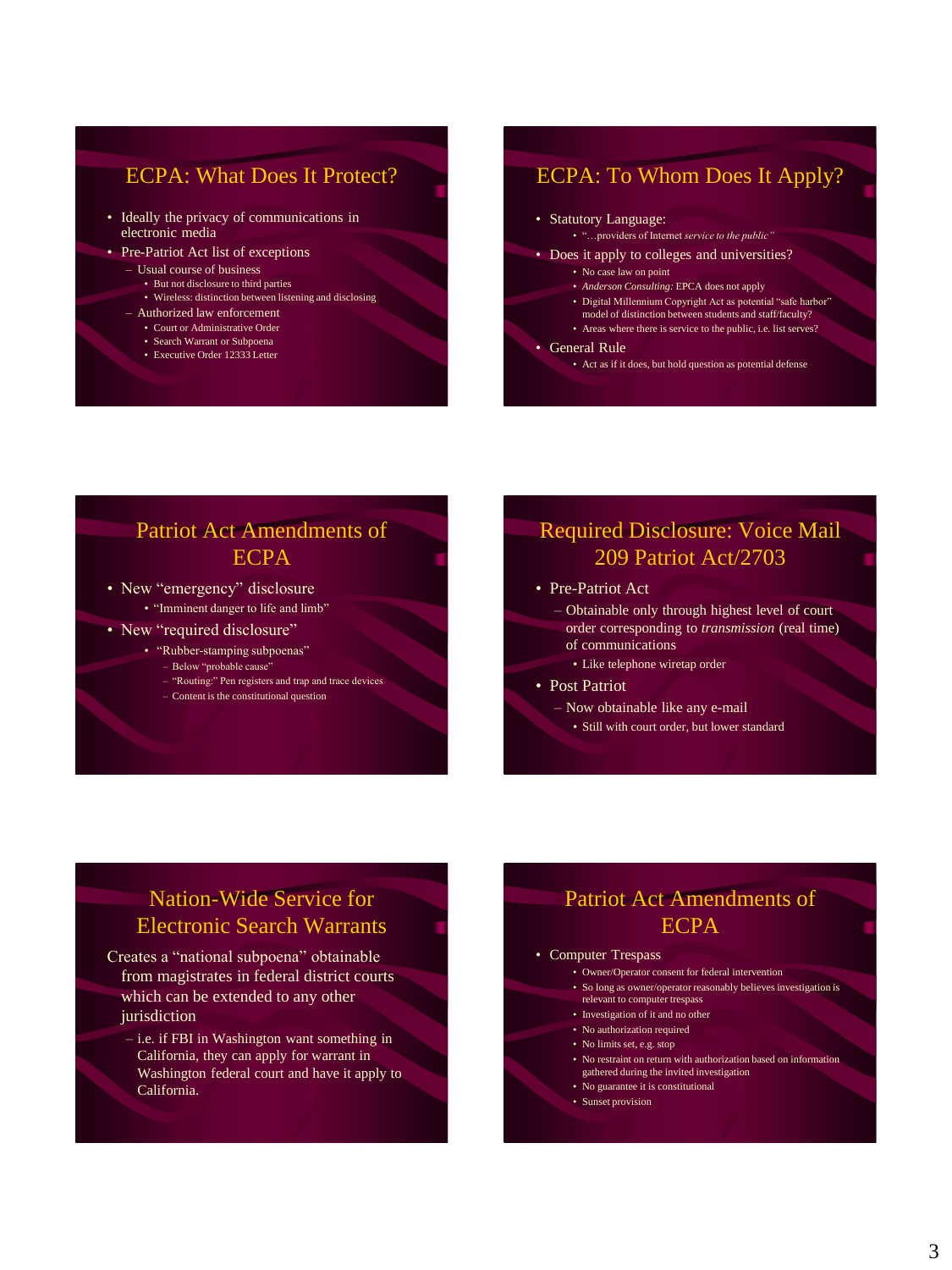## Areas of Potential Abuse and/or Concern

- Constitutional
	- First Amendment; speech
	- Fourth, Fifth and Sixth criminal procedure
	- $-$  Separation of powers (agencies as  $4<sup>th</sup>$  branch)
- Privacy
	- Colleges/University Autonomy
	- FISA "business records"
	- FERPA new exception
	- ECPA disclosures

## Areas of Potential Abuse and/or Concern

- Federalism
- National service • Case law definitions
	- "Public"
	- "Emergency"
	- "Color of law"
	- "Network Addresses," "Routing," "Customer
	- Information"
- Deputized "Owner"
	- Computer Trespass
	- Policy and Procedure



- Fourth Amendment
	- No unreasonable or unwarranted search or seizure.
	- No arrest except on probable cause.
- **Fifth Amendment** 
	- No coerced confessions.
	- No compulsory self-incrimination.



No cruel or unusual punishment.

## Facts of the Case

- **Police arrest Ernesto Miranda after the victim** identifies him in lineup
- **Police interrogate Miranda for two hours**



### Miranda v. Arizona

#### MIRANDA WARNING

1. YOU HAVE THE RIGHT TO REMAIN SILENT. II. ANSTERMIS YOU BAY CAM AND WILL WE USED AGAINST YOU IN A COURT OF LAW.

- 
- IS YOU HAVE THE RIGHT TO TIGHT TO A GARANTA AND HAVE HAN PRIDERT WITH YOU WHILE YOU ARE BERED CONSTRUCTED. A IF YOU CHANGE TO REPORT THE APPOINTMENT TO REPORT OF A IF YOU CHANGE AND YOU CHANGE.
- 5. YOU CAN DECIDE AT ANY TIME TO EXERCISE THESE WIDITS AND NOT ANDIVER ANY GUIDETIDES OR WAKE ANY STATEMENTS.
	- **WAIVER**

DO VOLLUNDERSTAND EACH OF THESE FACHTS I HAVE EUPLAINED TO VOLP<br>HAVAGE THESE RIGHTS REMENS, DO YOU WISH TO DILA, TO US NOW!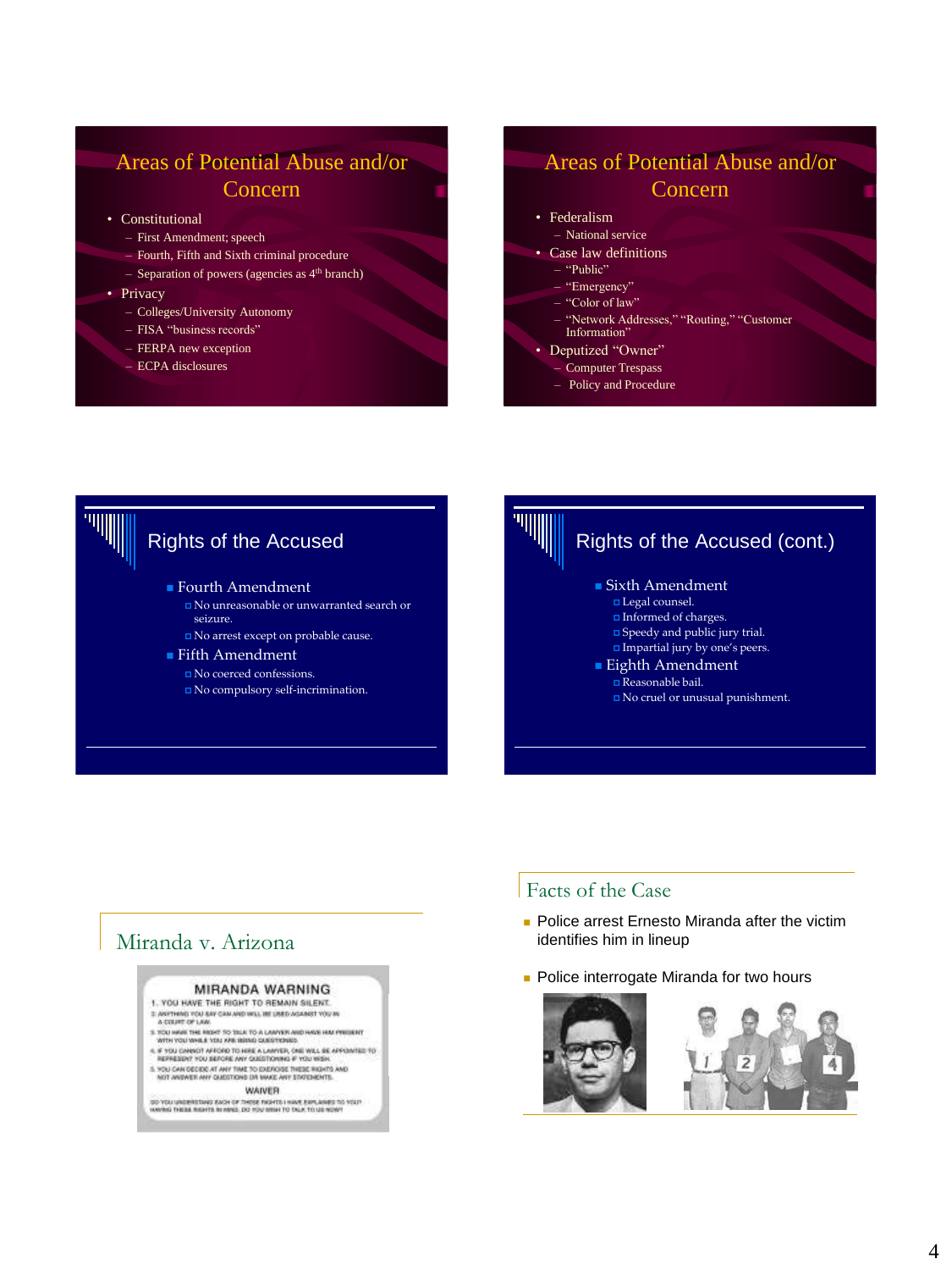## Facts

- Ernesto Miranda was arrested in 1966 for the kidnapping and rape of an 18 year old woman
- After being interrogated by police, Miranda provided the police with both an oral and written confession, however, he was never informed of his right to an attorney
- Miranda was originally convicted but during an appeal his case was taken to the supreme court

### Facts of the Case

- **Miranda confesses to** charges of rape and kidnapping.
- At trial, the prosecutor uses confession to obtain conviction.



**Miranda is sentenced to** 20-30 yrs on each count.

### Question Before Court

What is the role of the police in protecting the rights of the accused, as guaranteed by the Fifth and Sixth Amendments to the Constitution?

### 5<sup>th</sup> & 6<sup>th</sup> Amendments

- **Fifth Amendment: no person "shall be** compelled in any criminal case to be a witness against himself. . . ."
- **Sixth Amendment: "In all criminal** prosecutions, the accused shall enjoy the right . . . to have the assistance of counsel for his defense."

### Issues

- The issues addressed in this case had to do with the fifth and sixth amendments
	- These both deal with the rights of the accused
- The fifth amendment:
	- Miranda was not informed of his right against self incrimination
- The sixth amendment:
	- Miranda was not given the right to have an attorney present during his interrogation

## Supreme Court Decision

- The court voted 5-4 in favor
- Chief Justice Earl Warren ruled:
	- "The person in custody must, prior to interrogation, be clearly informed that he has the right to remain silent, and anything he says will be used against him in court; he must be clearly<br>informed that he has the right to consult with a lawyer and to<br>have the lawyer with him during interrogation, and that, if he<br>is indigent, a lawyer will be appo
- Miranda's conviction was later overturned
- The court also said that if a defendant chose to initially waive their rights, they can exercise them at any time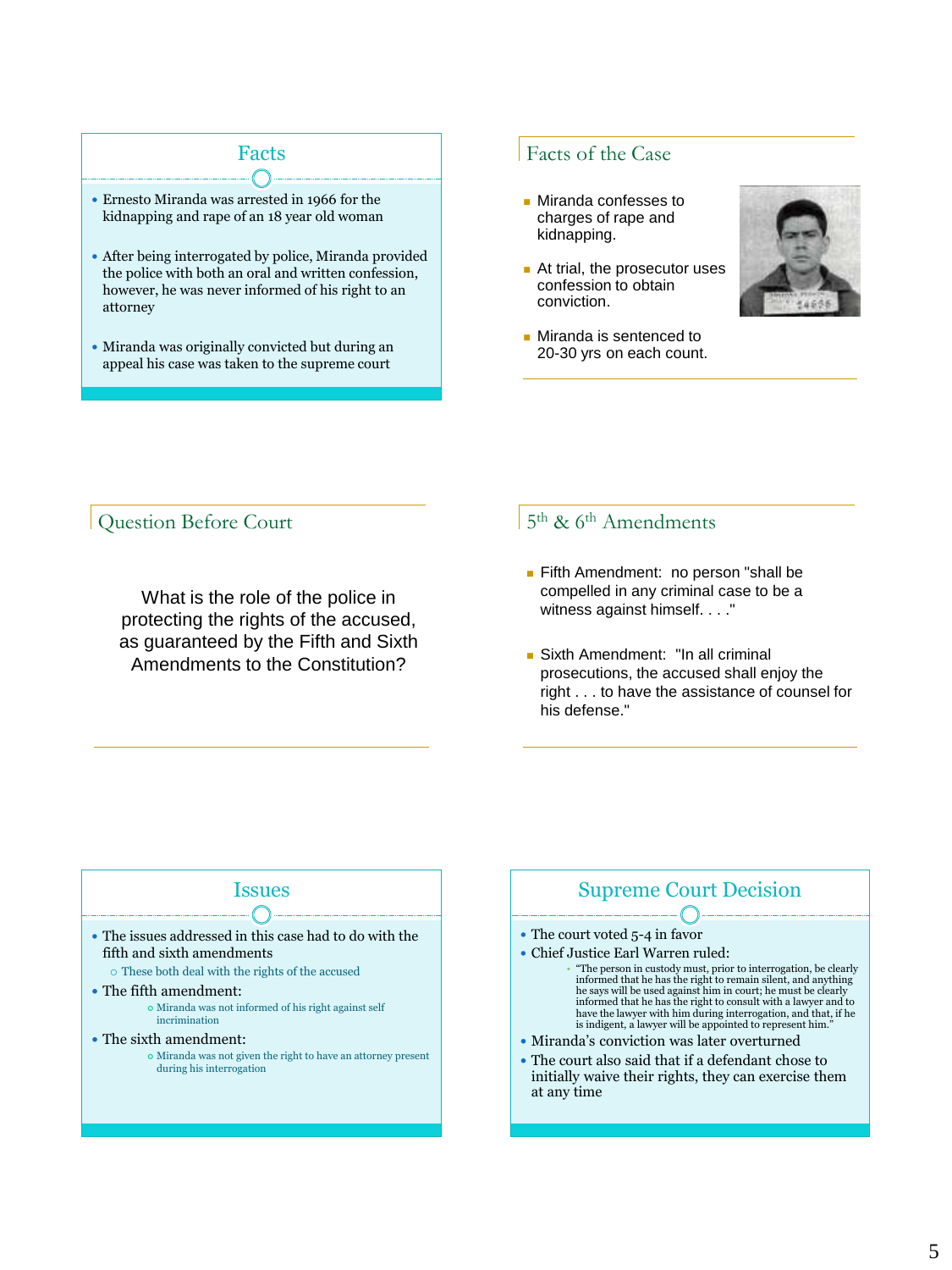## Legal Precedents

- Fifth Amendment protects individuals from forced confessions. (Brown v Mississippi, 1936)
- **Persons accused of felonies have a fundamental right** to an attorney (Gideon v Wainwright, 1963)
- When an accused person is denied the right to consult with his attorney, his/her Sixth Amendment right to counsel is violated (*Escobedo* v. Illinois, 1964).

### Ruling

- 5-4 ruling in favor of Miranda
- **Police must ensure that defendants are aware of** their rights before they are interrogated in custody.
	- □ They have the right to remain silent
	- Anything they say may be used against them in court
	- $\Box$  They have the right to an attorney, either retained by them or appointed by the court
	- They may waive these rights, but they retain the right to ask for an attorney any time during the interrogation



### The Bill of Rights and the Accused

- *Miranda v. Arizona:* requires the police to inform suspects of their rights (*Miranda v. Arizona* 1966).
- Exceptions to the *Miranda* Rule. These include a "public safety" exception, a rule that illegal confessions need not bar a conviction if other evidence is strong, and that suspects must claim their rights unequivocally.



### The Bill of Rights and the Accused (cont.)

- Video Recording of Interrogations. In the future, such a procedure might satisfy Fifth Amendment requirements.
- **The Exclusionary Rule. This** prohibits the admission of illegally seized evidence (*Mapp v. Ohio* 1961).



# **Background Information**



- **Police were investigating a recent bombing** ■ Informant reported...
	- a person wanted for questioning in the bombing was hiding in the home of Dollree Mapp
	- Mapp had equipment for a "numbers game" which was a form of illegal gambling
- **May 23, 1957** 
	- **Three Cleveland policemen demanded entry**
	- Mapp called her attorney, insisted they have a search warrant
	- Officers radioed headquarters, cased the house for hours, then more police arrived
	- Knocked, waited a minute, then forced entry
	- Mapp's attorney arrived, was denied entry to house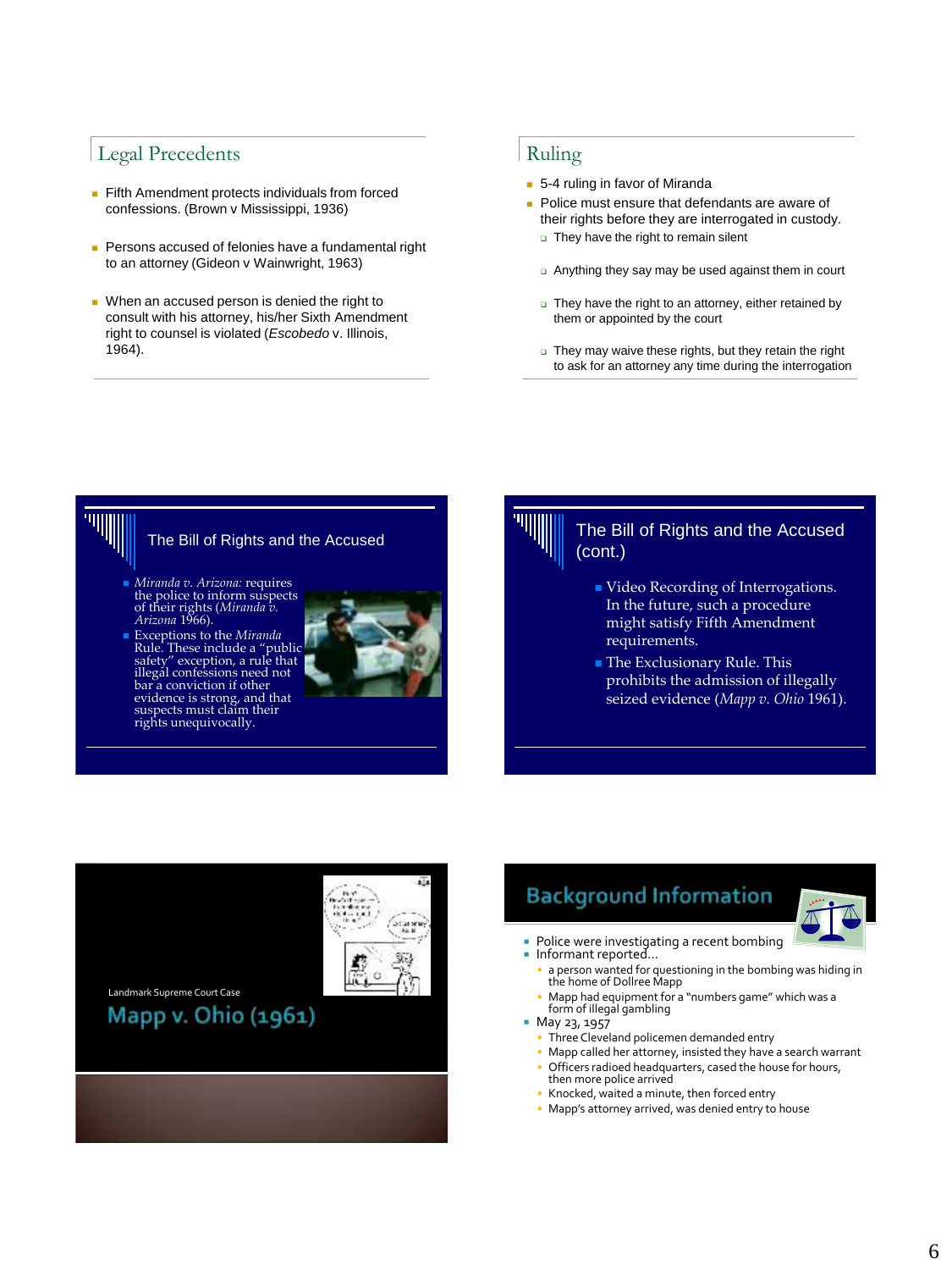# **Background Information (cont.)**



- Mapp asked to see warrant
	- police waved a piece of paper



- Mapp shoved it down her dress ▪ Struggle ensued, police retrieved the paper, and
- arrested Mapp for her resistance
- Search began in bedrooms upstairs and included:
	- Suitcases, closets, chests of drawers
	- Photo albums, personal papers
	- **Ended in basement found a large trunk with books,** pictures and photographs of an "obscene" nature

## **Ohio's Side**



- Charges against Mapp
	- Violated Ohio statue that prohibits possession of "lewd or lascivious" books and pictures
	- **Simple possession is a crime**
- **Exidence was admissible in a state case (even** if illegally obtained)
	- 1949 decision by the Supreme Court in *Wolf v. Colorado*
	- **Exclusionary rule not required in state cases...**

## **Mapp's Side**



- Claimed the trunk was not hers
	- (stored in the basement by a former boarder)
	- But possession in Ohio is the crime
	- Mapp found guilty, 1 to 7 year sentence
- Prosecution never produced the search warrant
	- Materials found during the search were the only evidence
	- Exclusionary rule established by *Weeks v. US* states that evidence obtained by illegal searches or seizures cannot be admitted in court
- Appealed to state court based on  $1^{st}$  amendment
	- Ohio statue on obscene literature unconstitutional?
	- Court denied the appeal but three dissented
	- Acknowledged material was "unlawfully seized during an unlawful search"

## **Supreme Court Outcome**

- Appealed base on 1<sup>st</sup>, 4<sup>th</sup>, 5<sup>th</sup>, and 14<sup>th</sup> amendments
	- **Justices focused on**  $4^{th}$  **protection from illegal search** and seizure (right to privacy)
	- " "Is evidence obtained in violation of the search and seizure provision of the  $4<sup>th</sup>$  amendment admissible in a state court?"
- 6-3 majority, reversed state's decision
- (three dissenting justices through state courts should decide their own rules for evidence)

# **Lasting Effects**

- $\bullet$  4<sup>th</sup> amendment rules for admissible evidence are now applied to the states through the due process clause of the 14<sup>th</sup> amendment
- **Thus limits on using illegal evidence now** apply to states (exclusionary rule)
- Goal is to prevent law enforcement officials from violating citizens' constitutional rights ("police lawlessness")

### The Death Penalty

**Is the death penalty cruel and** unusual punishment or is it a useful method for dealing with the worst criminals?